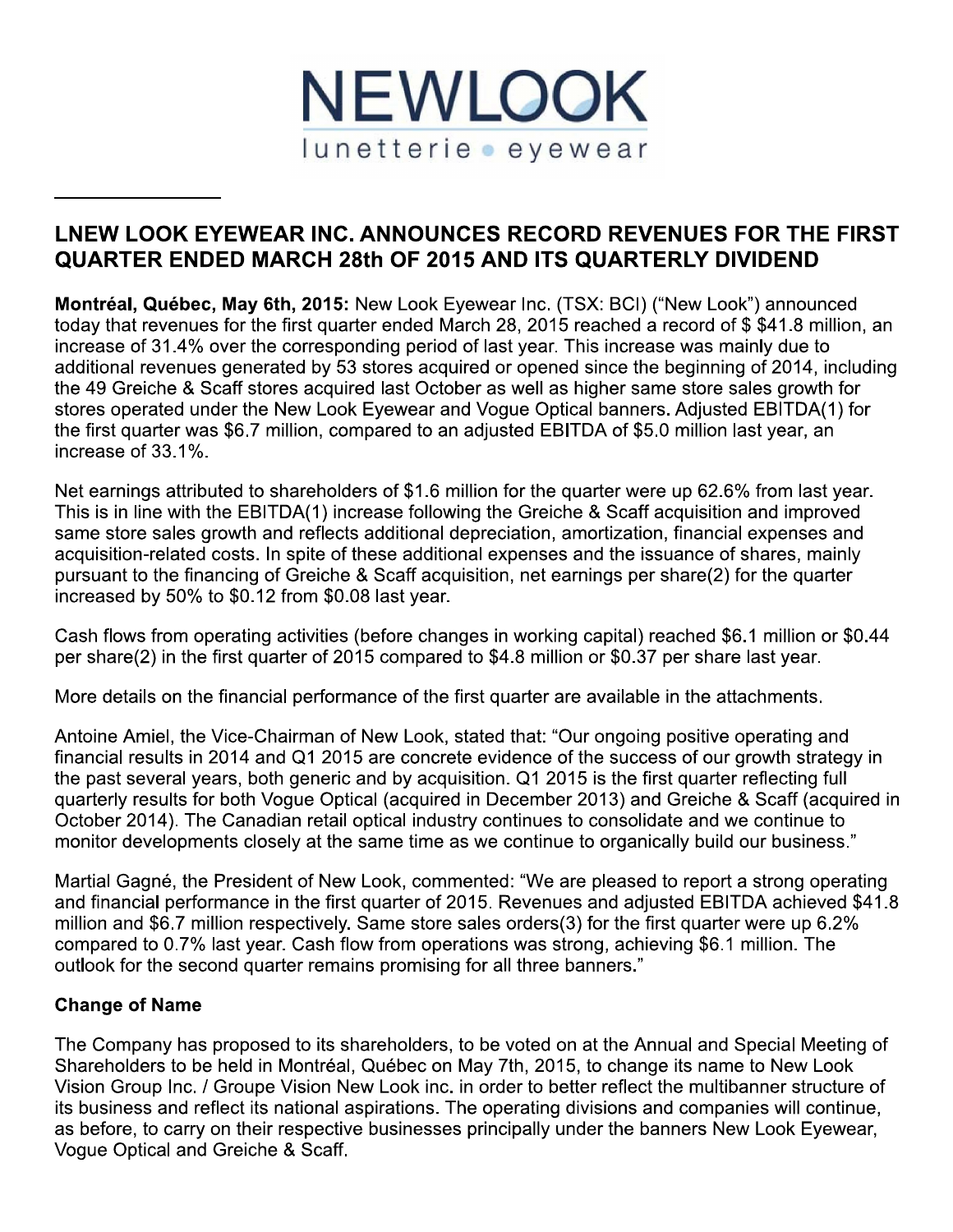## Dividend approval

Following the approval of the results of the first quarter of 2015 and taking into account the solid cash inflows from operations in the quarter, the Board of Directors of New Look approved the payment of a dividend of \$0.15 per Class A common shares payable on June 30th, 2015 to the shareholders of record as of June 23, 2015. The dividend has been designated as "eligible dividend", that is a dividend entitling shareholders who are Canadian resident individuals to a higher dividend tax credit.

Shareholders residing in Canada are allowed to elect to re-invest their cash dividends into New Look shares, without any brokerage commissions, fees and transaction costs through the dividend reinvestment plan implemented in 2014. Until any further announcement, shares will be issued from treasury at 95% of the weighted average trading price for the five days preceding the dividend payment date. Any shareholder wishing to benefit from this opportunity only has to make the election through his or her broker.

### **Attachments**

- Table A Highlights
- Table B Consolidated statement of earnings
- Table C Reconciliation of net earnings to adjusted EBITDA
- Table D Reconciliation of net earnings to adjusted net earnings

1) EBITDA, Adjusted EBITDA and adjusted net earnings are not recognized measures under IFRS and may not be comparable to similar measures used by other entities. See Table C and Table D attached for a reconciliation of net earnings to these measures.

2) Per share amounts are expressed on a diluted basis.

3) See footnote a) to the Table A for a definition of comparable stores and comments on how management measures the comparable store performance.

As of March 31, 2015, New Look had 13,359,830 Class A common shares issued and outstanding. New Look is a leader in the eye care industry in Eastern Canada having a network of 193 corporate stores mainly under the New Look Eyewear, Vogue Optical and Greiche & Scaff banners and laboratory facilities using state-of-the-art technologies. Tax information regarding payments to shareholders is available at www.newlook.ca in the Investors section.

statements regarding the future financial position, business strategy, projected costs and plans and objectives of, or involving New Look. Readers can identify many of these statements by looking for words such as "believe", "expects", "will", "intends", "projects", "anticipates", "estimates", "plans", "may", "would" or similar words or the negative thereof. There can be no assurance that the plans, intentions or expectations upon which these forward-looking statements are based will be achieved. Forward-looking statements are subject to risks, uncertainties and assumptions. Although management of New Look believes that the expectations represented in such forward-looking statements are reasonable, there can be no assurance that such expectations will prove to be correct. Some of the factors which could affect future results and could cause results to differ materially from those expressed in the forward-looking statements contained herein include: pending and proposed legislative or regulatory developments, competition from established competitors and new market entrants, technological change, interest rate fluctuations, general economic conditions, acceptance and demand for new products and services, and fluctuations in operating results, as well as other risks included in New Look's current Annual Information Form (AIF) which can be found at www.sedar.com. The forward-looking statements included in this press release are made as of the date hereof, and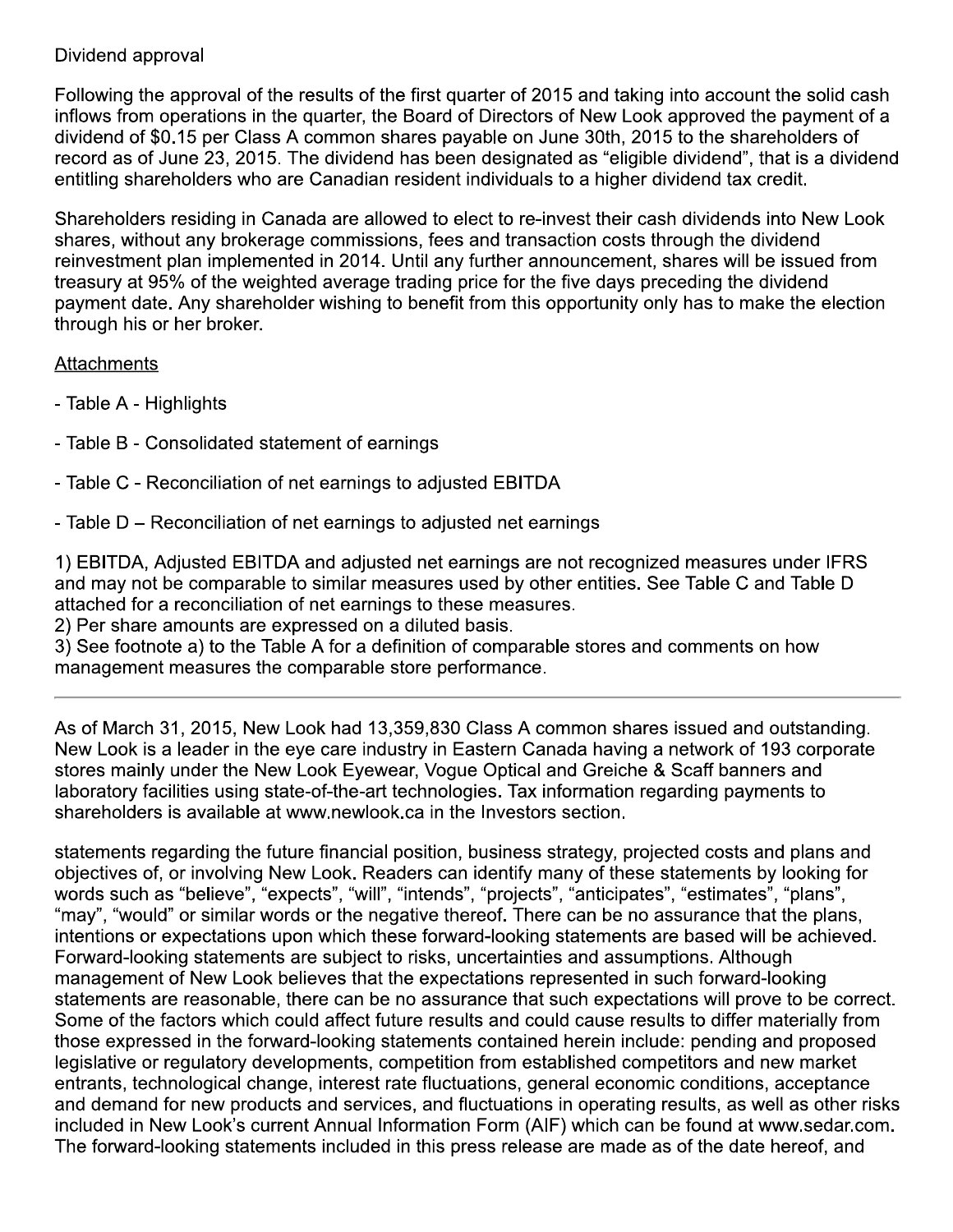New Look undertakes no obligation to publicly update such forward-looking statements to reflect new information, subsequent events or otherwise, except as provided by law.

For additional information please see our Web site www.newlook.ca. For enquiries, please contact Lise Melanson (514) 877-4299, ext. 2234.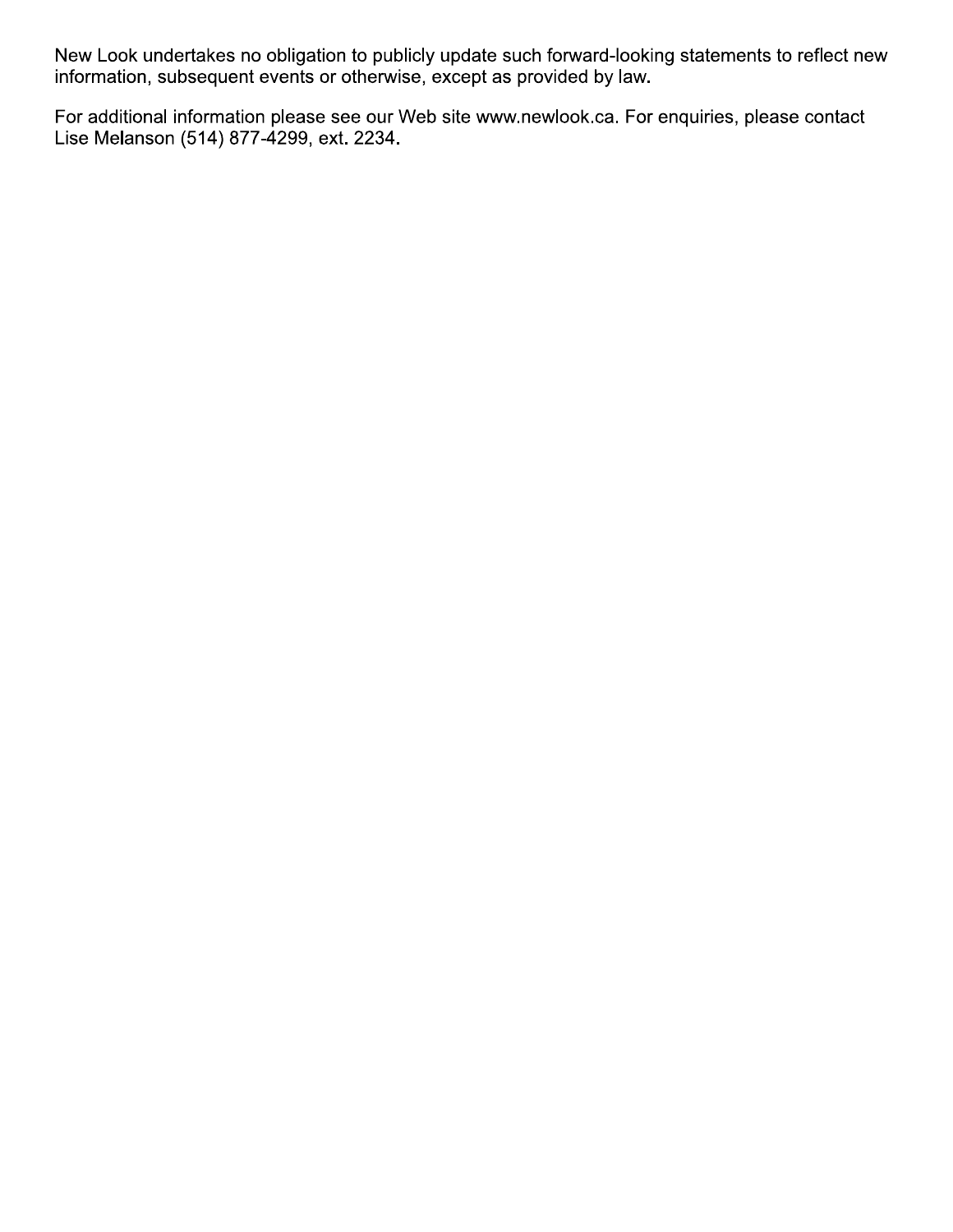

TABLE A

#### **NEW LOOK EYEWEAR INC. Highlights for the first quarter ended March 28, 2015 with comparative figures for 2014 and 2013**

*In thousands of Canadian dollars, except per share amounts*

|                                                                                  | 2015     | 2014   |
|----------------------------------------------------------------------------------|----------|--------|
| <b>Revenues</b>                                                                  | 41,785   | 31,810 |
| Variance                                                                         | 31.4%    | 56.7%  |
| Variance in comparable store sales orders <sup>(a)</sup>                         | 6.2%     | 0.7%   |
| Adjusted EBITDA(b)                                                               | 6,702    | 5,034  |
| Variance                                                                         | 33.1%    |        |
| % of revenues                                                                    | 16.0%    | 15.8%  |
| Per share (diluted)                                                              | 0.49     | 0.39   |
| Net earnings attributed to shareholders                                          | 1,631    | 1,003  |
| Variance                                                                         | 62.6%    |        |
| Net earnings per share                                                           |          |        |
| Basic                                                                            | 0.12     | 0.08   |
| <b>Diluted</b>                                                                   | 0.12     | 0.08   |
| Adjusted net earnings (b) attributed to shareholders                             | 1,753    | 1,003  |
| Variance                                                                         | 74.8%    |        |
| Per share (diluted)                                                              | 0.13     | 0.08   |
| Cash flows from operating activities, before changes in non-cash working capital | 6,091    | 4,828  |
| Per share (diluted)                                                              | \$0.44   | \$0.37 |
| Capital expenditures                                                             | 1,687    | 1,249  |
| Net debt increase (decrease) in the period                                       | (2, 402) | (771)  |
| Cash dividend per share                                                          | \$0.15   | \$0.15 |
| <b>Total dividends</b>                                                           | 2,003    | 1,896  |
| At end of period                                                                 |          |        |
| Number of stores                                                                 | 193      | 141    |

a) Comparable stores are those opened before 2014 either by New Look, Vogue Optical Inc. (the seller of the Vogue Optical stores) or Optic Direct Inc. (the seller of the Greiche & Scaff stores). Revenues are recognized at time of delivery of goods to customers, but management measures the comparable store performance on the basis of sales orders, whether delivered or not.

b) Adjusted EBITDA and adjusted net earnings are not recognized measures under IFRS and may not be comparable to similar measures used by other entities. Refer to Table C and Table D for a reconciliation of these measures to net earnings.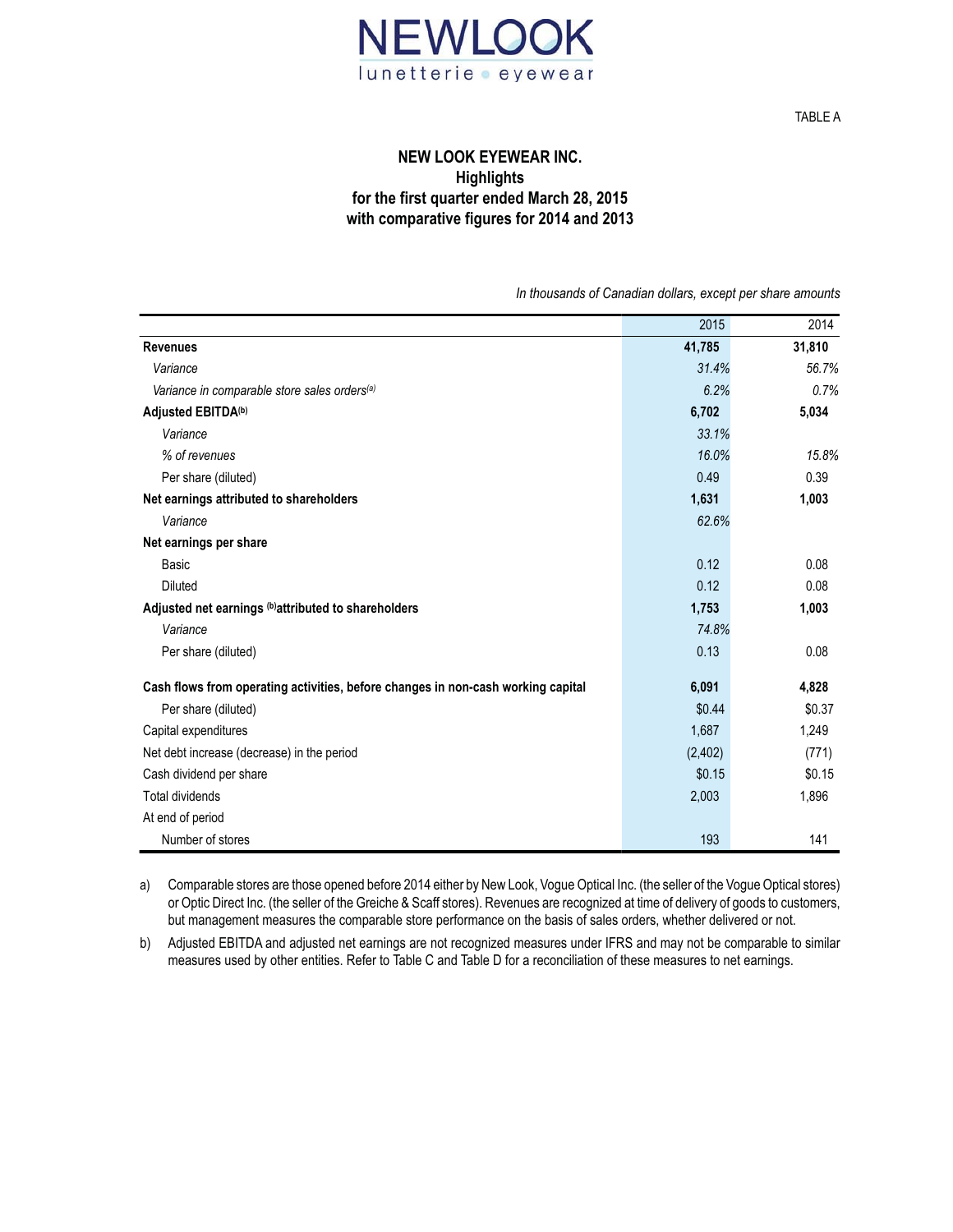

#### **NEW LOOK EYEWEAR INC. Consolidated Statement of Earnings for the first quarters ended March 28, 2015 and March 29, 2014**

*In thousands of Canadian dollars, except per share amounts*

|                                                                                                                          | 2015   | 2014   |
|--------------------------------------------------------------------------------------------------------------------------|--------|--------|
|                                                                                                                          | \$     | \$     |
| <b>Revenues</b>                                                                                                          | 41,785 | 31,810 |
| Materials consumed                                                                                                       | 9,003  | 6,947  |
| Employee remuneration expenses                                                                                           | 14,396 | 11,227 |
| Other operating expenses                                                                                                 | 11,837 | 8,732  |
| Earnings before depreciation, amortization, loss on disposal of property, plant<br>and equipment, and financial expenses | 6,549  | 4.904  |
| Depreciation, amortization and loss on disposal of property, plant and equipment                                         | 2,721  | 2,112  |
| Financial expenses, net of interest revenues                                                                             | 1.464  | 1,261  |
| Earnings before income taxes                                                                                             | 2,364  | 1,531  |
| Income taxes                                                                                                             |        |        |
| Current                                                                                                                  | 382    | 18     |
| Deferred                                                                                                                 | 332    | 484    |
| Total income taxes                                                                                                       | 714    | 502    |
| Net earnings and comprehensive income                                                                                    | 1,650  | 1,029  |
| Net earnings and comprehensive income attributed to:                                                                     |        |        |
| Non-controlling interest                                                                                                 | 19     | 26     |
| Shareholders of New Look                                                                                                 | 1,631  | 1,003  |
|                                                                                                                          | 1,650  | 1,029  |
|                                                                                                                          |        |        |
| Net earnings per share                                                                                                   |        |        |
| Basic                                                                                                                    | 0.12   | 0.08   |
| Diluted                                                                                                                  | 0.12   | 0.08   |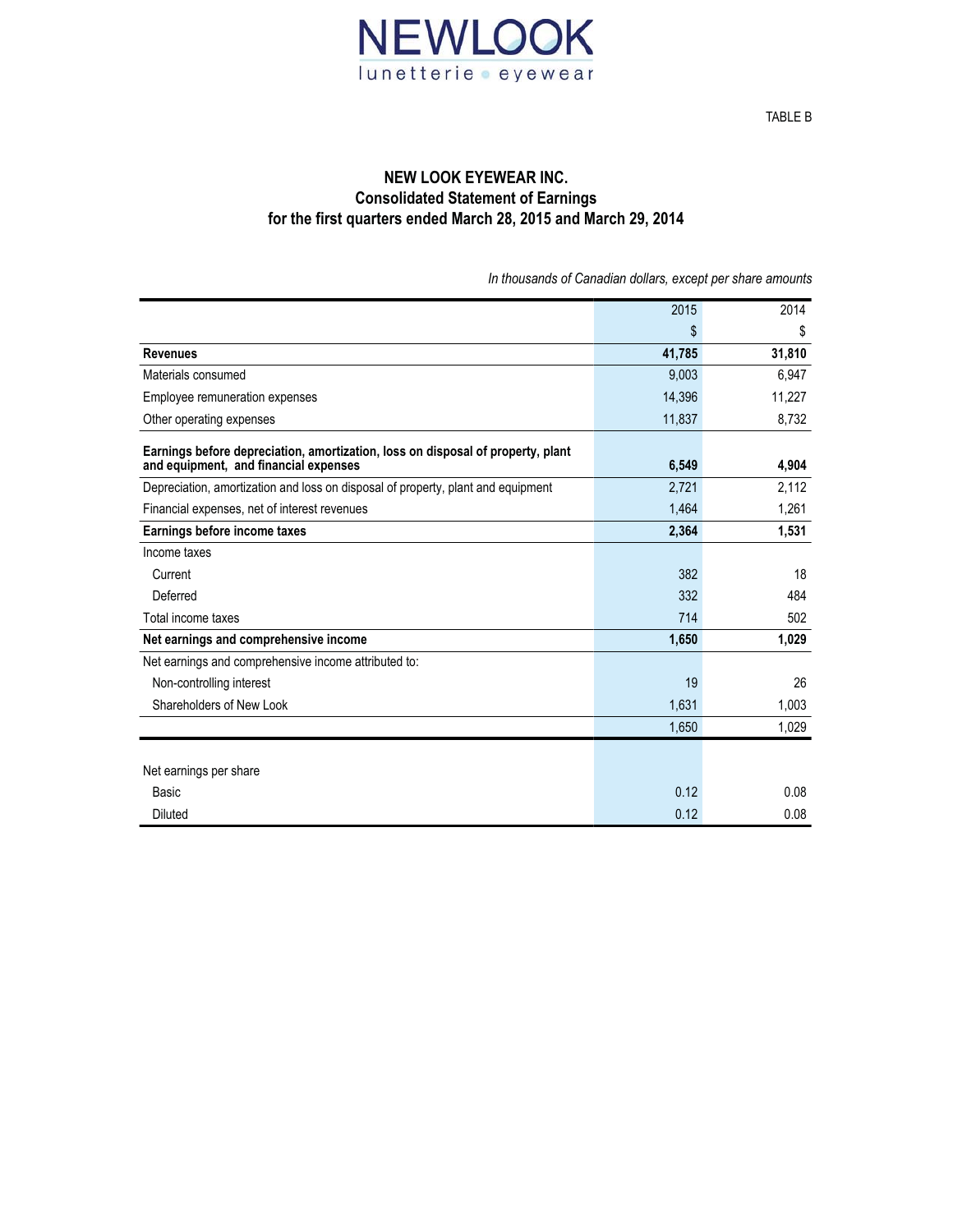

#### **NEW LOOK EYEWEAR INC. Reconciliation of net earnings to adjusted EBITDA for the quarters ended March 28, 2015 and March 29, 2014**

*In thousands of Canadian dollars*

|                                                                                  | 2015    | 2014    |
|----------------------------------------------------------------------------------|---------|---------|
|                                                                                  | \$      | \$      |
| Net earnings                                                                     | 1,650   | 1,029   |
| Depreciation, amortization and loss on disposal of property, plant and equipment | 2,721   | 2,112   |
| Financial expenses, net of interest revenues                                     | 1,464   | 1,261   |
| Income taxes                                                                     | 714     | 502     |
| EBITDA <sup>(a)</sup>                                                            | 6,549   | 4,904   |
| Equity-based compensation                                                        | 198     | 146     |
| Net gain from changes in fair value of foreign exchange contracts                | (212)   | (16)    |
| Acquisition-related costs                                                        | 167     |         |
| Adjusted EBITDA (a)                                                              | 6,702   | 5,034   |
| Variance in \$                                                                   | \$1,668 | \$1,950 |
| Variance in %                                                                    | 33.1%   | 63.2%   |
| % of revenues                                                                    | 16.0%   | 15.8%   |
| Per share (diluted)                                                              | 0.49    | 0.39    |

*a) EBITDA and adjusted EBITDA are not recognized measures under IFRS and may not be comparable to similar measures used by other entities. New Look believes that they are useful financial metrics as they assist in determining the ability to generate cash from operations. Investors should be cautioned that EBITDA and Adjusted EBITDA should not be construed as an alternative to net earnings or cash flows as determined under IFRS.*